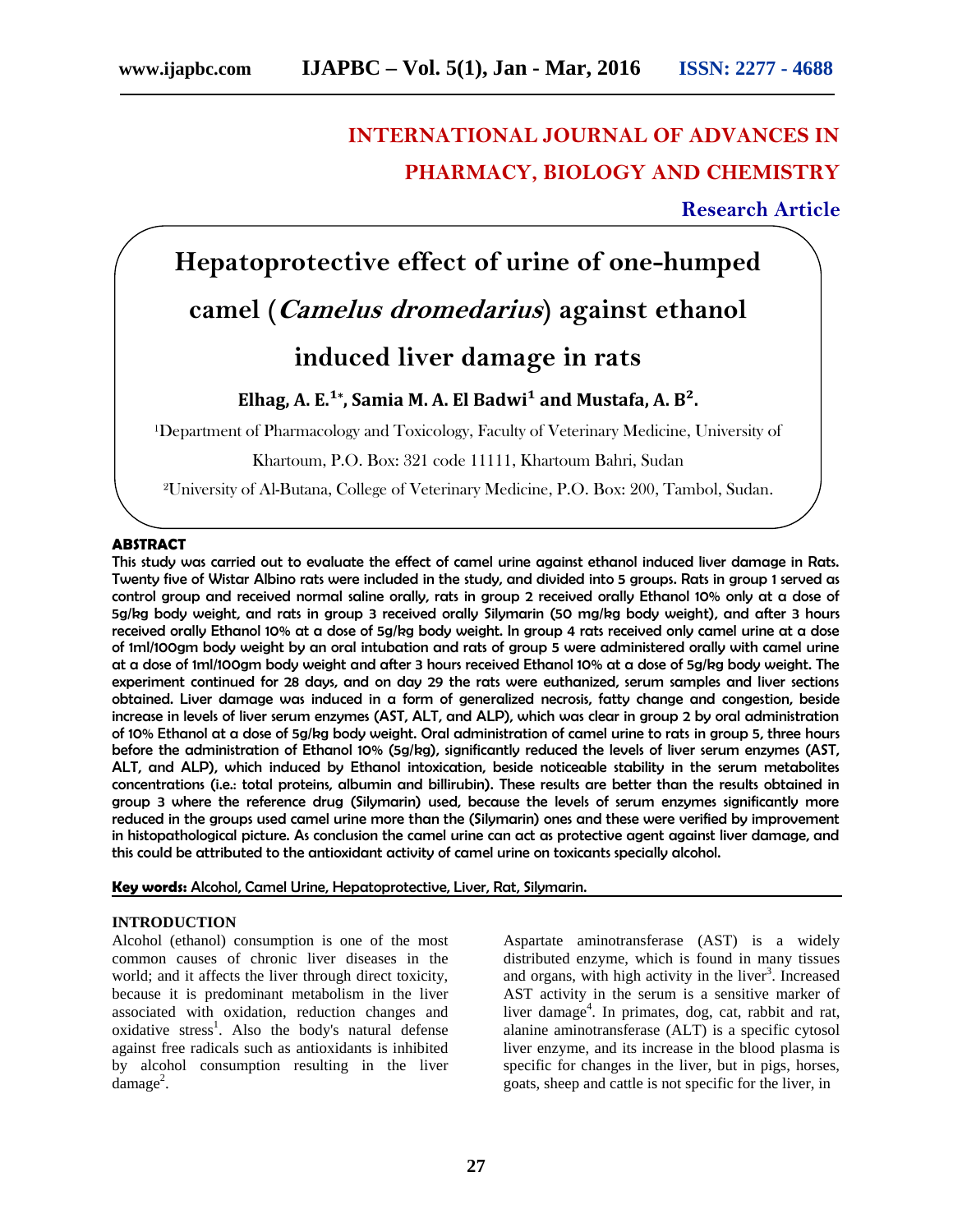to have a diagnostic significance<sup>5</sup>.

It has been shown throughout the history of medical science till today that urine has a profound medical use such as effectiveness against allergies, skin conditions, fever, burns, tuberculosis and fertility<sup>6</sup>. Recently increasing interest in biological activity studies of camel urine, particularly in the Middle East revealed that it contains high potassium, urea, and creatinine and low sodium and uric acid levels<sup>7</sup>, also Vitamin C was found to be higher in female Sudanese camel breeds than the males<sup>8</sup>. There are also a few studies in this discipline suggesting possible benefits in treatment of ascites<sup>9</sup>, also camel milk and urine used in infections such as hepatitis $10$ and in Schistosomiasis $^{11}$ . Based on the knowledge, that the Arabian camel urine was a standard prescription in Arabic medicine and remains to this day for chronic medical problems, such as correcting digestive disorders in general or helping detoxify the liver in particular either by ingestion or topical application<sup>12</sup>. Therefore, the aims and objectives of present study were to evaluate the protective effect of camel urine on alcohol induced hepatotoxicity.

#### **RESULTS AND DISCUSION**

**Clinical signs:** Rats in group 2 which treated with ethanol showed depression and nervous signs when compared to the control rats, while there were no clinical signs observed in rats of group 3 (intoxicated with ethanol and treated with Silymarin), group 4 (treated with urine alone) or group 5 (treated with ethanol and camel urine).

**Post-mortem findings:** The livers of rats of group 2 (ethanol group), showed fatty changes, congestion and adhesion of lobes, while there were no pathological changes observed in the livers of group 3 (Silymarin + ethanol) or group 4 (the urine group). In group  $5$  (Ethanol + Urine) the liver showed slight fatty change.

**Changes in serum enzymes:** The effect of camel urine on the activities of enzymes AST, ALT, and ALP in the serum of rats are clear in (Table 1) and (Figures 1; 2; 3). In rats treated with ethanol (group 2), the activities of enzymes AST, ALT, and ALP were significantly increased when compared with the control group (group 1). Administration of camel urine to rats in group 5 which also treated with ethanol resulted in significant fall in the levels of the enzymes AST, ALT, and ALP, when compared to the group treated with ethanol.

**Changes in serum metabolites parameters:**, summarized the effect of camel urine on the concentration of the metabolites, total protein, albumin and billirubin in the serum of rats show in **(**Table 2) and (Figures 4; 6). In rats treated with ethanol (group  $\overline{2}$ ), the concentration of the metabolites total protein, albumin and billirubin were significantly increased when compared with the control group (group 1). Administration of camel urine to rats in group 5 which also treated with ethanol resulted in significant fall in the concentration of the metabolites, total protein, albumin and billirubin, when compared to the group treated with ethanol.

**Histopathological changes:** Histopathology of the liver sections treated with camel urine was presented in (Figure 7) (a-d). In group 2 (ethanol group) liver damage was seen in a form of generalized necrosis, fatty change and congestion, in the group treated with urine alone, there was generalized fatty changes and slight necrosis, but in the group treated with ethanol and urine there was generalized fatty change, while in the group treated with ethanol and Silymarin there was slight fatty change, while there were no pathological changes seen in the livers of control group.

Different doses of camel urine (1ml/100gm body weight) were tested against liver damage induced by 10% ethanol (5g/kg) and found that it protects the liver against damage with variation in results. The results of the present study of the use of camel urine against alcohol hepatotoxicity in rats indicated a significant hepatoprotective effect. This finding was evidenced by significant reduction of the levels of liver serum enzymes AST, ALT, and ALP, which showed higher levels in ethanol group and these results were correlated with improvement in histopathological picture that appear in ethanol groups as hepatocellular necrosis, apoptosis, fatty accumulation and inflammatory cells infiltration, these results were consistent with the findings of other authors [14] who found the similar histopathological changes which caused by CCL4 liver toxicity. Measurement of serum enzyme levels are not enough to evaluate the extent of hepatic injury, however, ALT is considered a liver specific enzyme in rats, but the decrease of enzymes levels points out to a hepatoprotective action of camel urine [15]. There are few published data concerning camel urine hepatoprotective activity, where as similar hepatoprotective effects were reported by several species of plants such as *Ballanitis agypticaca*, *Rhazya stricta* and *Halophylum tuberculatum*, *Calotropis procera* and *Solanum nigrum* against liver  $d$ amage $16-18$ .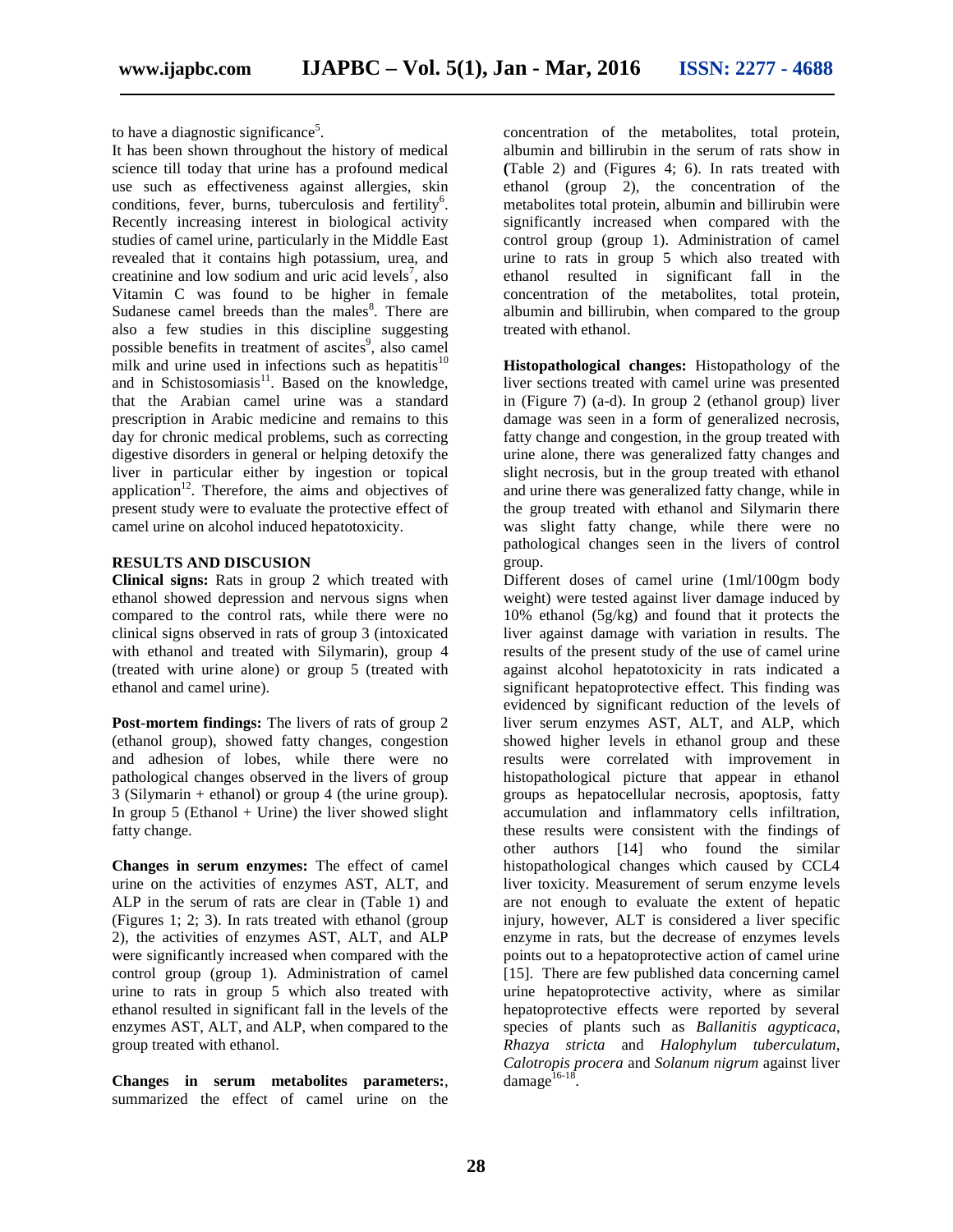From the results of the current study, we noticed that, the levels of the serum enzymes significantly reduced when given camel urine below 10% ethanol intoxication and better than the reference drug (silymarin). this may be related to the fact that, camel urine has potent antioxidant activity and protect against ethanol induced hepatotoxicity.

|               | Changes in serum enzymes constituents of rats treated with camel urine and ethanol<br>AST (SGOT) U/I (Means $\pm$ S.E) |                           |                                       |  |  |
|---------------|------------------------------------------------------------------------------------------------------------------------|---------------------------|---------------------------------------|--|--|
| <b>Groups</b> | Day Zero                                                                                                               | Day 15                    | Day 29                                |  |  |
| Group1        | $38.68 \pm 1.32$ a                                                                                                     | $37.26 \pm 1.15$ c        | $37.8 \pm 0.73$ d                     |  |  |
| Group2        | 37.36 $\pm 1.65$ a                                                                                                     | $63.8~\pm~3.02$ a         | $62.6 \pm 2.01$ a                     |  |  |
| Group3        | 35.34 $\pm$ 0.83 a                                                                                                     | 53.2 $\pm 1.98$ b         | 54.2 ±2.27 b                          |  |  |
| Group4        | $36.68 \pm 1.06$ a                                                                                                     | $49.46 \pm 1.89$ b        | 47.2 $\pm$ 2.13 c                     |  |  |
| Group5        | 37.3 $\pm$ 4 1.63 a                                                                                                    | 52.6 $\pm$ 1.63 b         | 52.6 $\pm 2.25$ bc                    |  |  |
| Groups        | ALT (SGPT) U/I (Means $\pm$ S.E)                                                                                       |                           |                                       |  |  |
|               | Day Zero                                                                                                               | Day 15                    | Day 29                                |  |  |
| Group1        | 5.2 $\pm$ 1.02 a                                                                                                       | $6 \pm 1$ c               | $6.6\phantom{0} \pm 0.51\,\mathrm{d}$ |  |  |
| Group2        | $3.8 \pm 0.49$ a                                                                                                       | $15.4 \pm 0.87$ a         | $16.8 \pm 0.86$ a                     |  |  |
| Group3        | $3.4 \pm 0.68$ a                                                                                                       | 14.8 $\pm 0.37$ a         | 16.2 $\pm 0.37$ ab                    |  |  |
| Group4        | 3.4 $\pm$ 0.93 a                                                                                                       | $10.2 \pm 1.07$ b         | 9.4 $\pm 0.75$ c                      |  |  |
| Group5        | $5.8 \pm 1.32a$                                                                                                        | $13.4 \pm 0.51$ a         | $14.8 \pm 0.58$ b                     |  |  |
| <b>Groups</b> |                                                                                                                        | ALP U/I (Means $\pm$ S.E) |                                       |  |  |
|               | Day Zero                                                                                                               | Day 15                    | Day 29                                |  |  |
| Group1        | $80.4 \pm 1.03$ a                                                                                                      | $\pm$ 1 b<br>76           | $75.8 \pm 1.07$ b                     |  |  |
| Group2        | $79.2 \pm 1.39$ a                                                                                                      | 79.4 $\pm$ 0.51 a         | $79.8 \pm 0.66$ a                     |  |  |
| Group3        | 80<br>$\pm 1$<br>a                                                                                                     | 78 $\pm 0.71$ ab          | 77.8 $\pm 0.37$ ab                    |  |  |
| Group4        | $77.8 \pm 0.86$ a                                                                                                      | $79.2 \pm 1.66a$          | 77.6 $\pm$ 1.29ab                     |  |  |
| Group5        | $80 \pm 0.55$ a                                                                                                        | $75.8 \pm 0.86$ b         | $77\pm0.45$ b                         |  |  |

**Table 1**

Group1 (Control), Group2 (10% ethanol at 5g/kg), Group3 (Silymarin at 50 mg/kg + 10% ethanol at 5g/kg), Group4 (camel urine at "1ml/100gm rats' B.W."), Group5 (camel urine at "1ml/100gm rats' B.W." + 10% ethanol at 5g/kg).

Means in the same column with the same letters are not significantly different.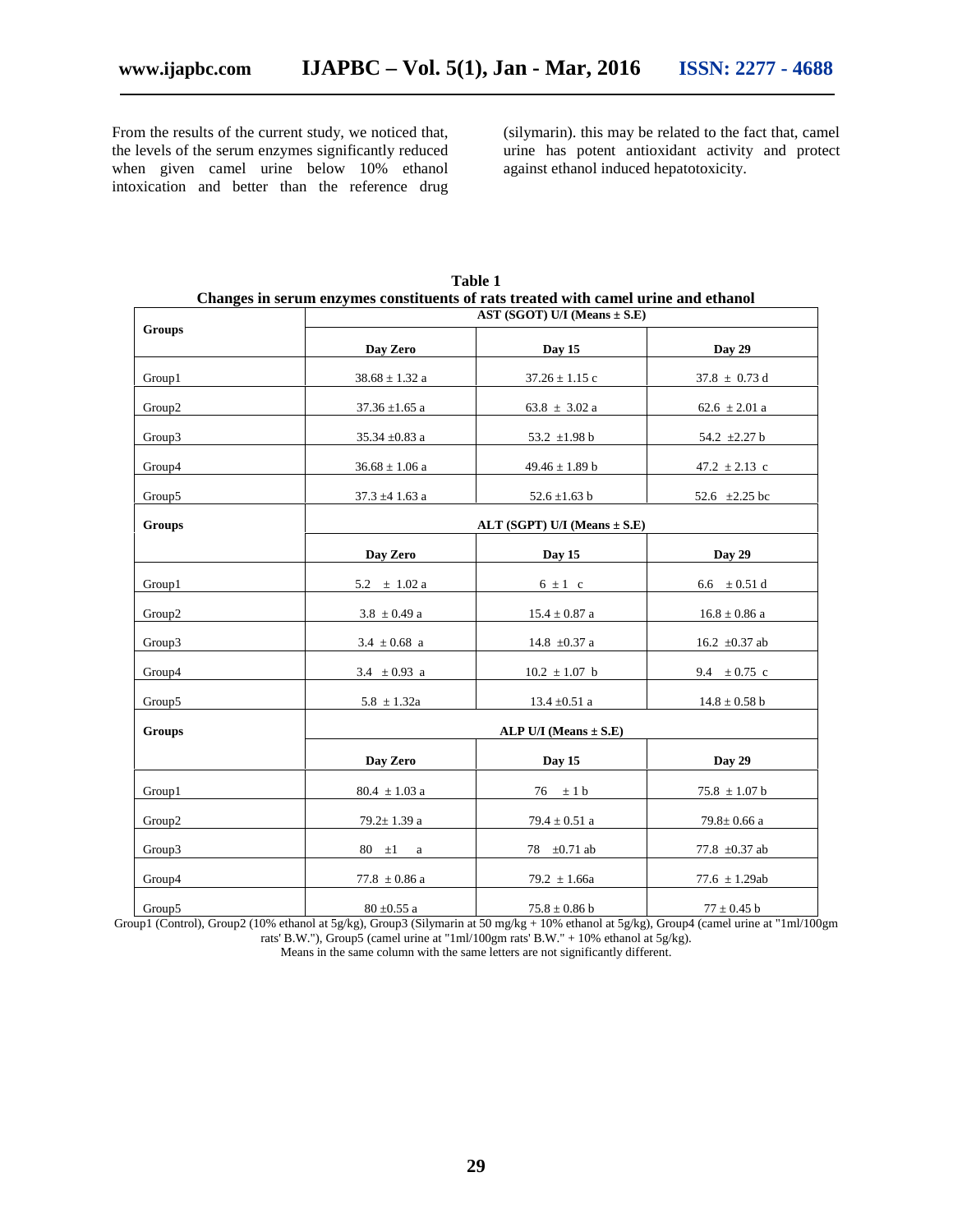| Groups        | Total Protein g/dl (Means $\pm$ S.E)                                                                                                                           |                             |                    |  |  |
|---------------|----------------------------------------------------------------------------------------------------------------------------------------------------------------|-----------------------------|--------------------|--|--|
|               | Day Zero                                                                                                                                                       | Day 15                      | Day 29             |  |  |
| Group1        | $5.38 \pm 0.21$ a                                                                                                                                              | $5.42 \pm 0.12$ a           | $5.32 \pm 0.22$ a  |  |  |
| Group2        | $5.54 \pm 0.12$ a                                                                                                                                              | $5.66 \pm 0.09$ a           | $5.7\pm0.07\,$ a   |  |  |
| Group3        | $5.58\pm0.09$ a                                                                                                                                                | $5.66\pm0.09$ a             | 5.6 $\pm 0.05$ a   |  |  |
| Group4        | 5.7 $\pm 0.07$ a                                                                                                                                               | $5.68 \pm 0.11$ a           | $5.6 \pm 0.15$ a   |  |  |
| Group5        | $5.52\pm0.09$ a                                                                                                                                                | $5.52 \pm 0.09$ a           | $5.48\pm0.04$ a    |  |  |
| <b>Groups</b> | Albumin g/dl (Means $\pm$ S.E)                                                                                                                                 |                             |                    |  |  |
|               | Day Zero                                                                                                                                                       | Day 15                      | <b>Day 29</b>      |  |  |
| Group1        | $2.78 \pm 0.097$ a                                                                                                                                             | $2.42 \pm 0.12$ b           | $2.46 \pm 0.14$ b  |  |  |
| Group2        | $2.62\; {\pm}0.07$ a                                                                                                                                           | $2.74\pm0.07$ a             | $2.76 \pm 0.05$ a  |  |  |
| Group3        | $2.6 \pm 0.07$ a                                                                                                                                               | $2.72\ \pm0.07$ a           | $2.7 \pm 0.05$ ab  |  |  |
| Group4        | $2.7 \pm 0.045$ a                                                                                                                                              | $2.76 \pm 0.09$ a           | $2.56 \pm 0.09$ ab |  |  |
| Group5        | $2.62 \pm 0.09$ a                                                                                                                                              | $2.58 \pm 0.07$ ab          | $2.60 \pm 0.03$ ab |  |  |
| <b>Groups</b> | Billirubin mg/dl (Means $\pm$ S.E)                                                                                                                             |                             |                    |  |  |
|               | Day Zero                                                                                                                                                       | Day 15                      | <b>Day 29</b>      |  |  |
| Group1        | $0.52 \pm 0.14$ a                                                                                                                                              | $0.3 \pm 0.07$ c            | $0.22 \pm 0.04$ c  |  |  |
| Group2        | $0.42 \pm 0.14$ a                                                                                                                                              | $0.54\pm0.05ab$             | $0.56\pm0.05$ a    |  |  |
| Group3        | $0.28 \pm 0.13$ a                                                                                                                                              | $0.38\ \pm0.04$ bc          | $0.46 \pm 0.05$ ab |  |  |
| Group4        | $0.16 \pm 0.02$ a                                                                                                                                              | $0.6\phantom{0} \pm 0.07$ a | $0.58\pm0.04$ a    |  |  |
| Group5        | $0.48 \pm 0.18$ a<br>Group1 (Control), Group2 (10% ethanol at 5g/kg), Group3 (Silymarin at 50 mg/kg + 10% ethanol at 5g/kg), Group4 (camel urine at "1ml/100gm | $0.40 \pm 0.04$ bc          | $0.38 \pm 0.04$ b  |  |  |

**Table 2**

Group1 (Control), Group2 (10% ethanol at 5g/kg), Group3 (Silymarin at 50 mg/kg + 10% ethanol at 5g/kg), Group4 (camel urine at "1ml/100gm rats' B.W."), Group5 (camel urine at "1ml/100gm rats' B.W." + 10% ethanol at 5g/kg). B.W."), Group5 (camel urine at " $1 \text{m}/100 \text{gm}$  rats' B.W." + 10% ethanol at 5g/kg). Means in the same column with the same letters are not significantly different.



**Changes in serum (AST) levels of rats treated with camel urine and ethanol**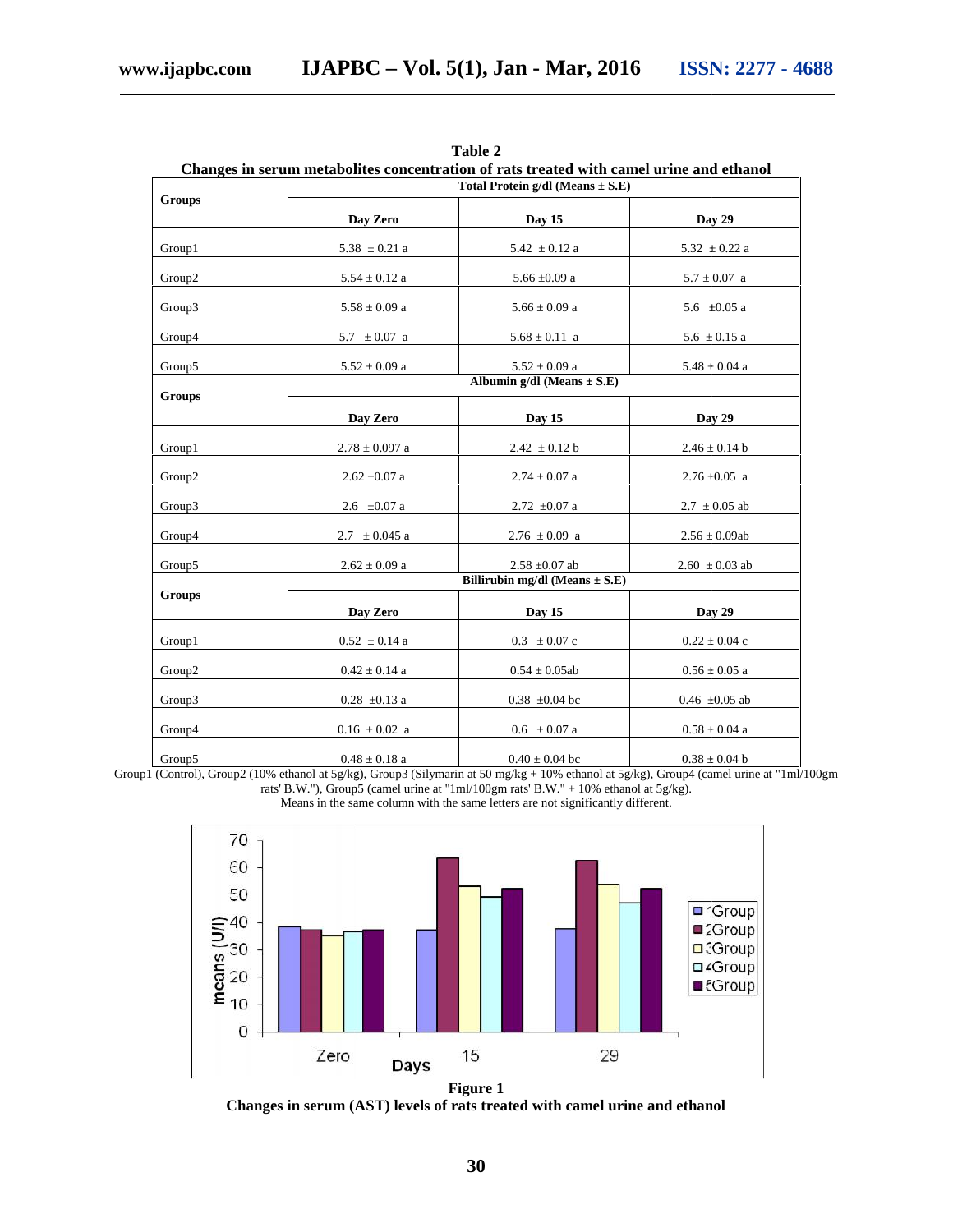

**Figure 2**

Changes in serum (ALT) levels of rats treated with camel urine and ethanol



Changes in serum ALP levels of rats treated with camel urine and ethanol



**Figure 4**

**Changes in total protein concentration in rats treated with camel urine and ethanol in rats urine**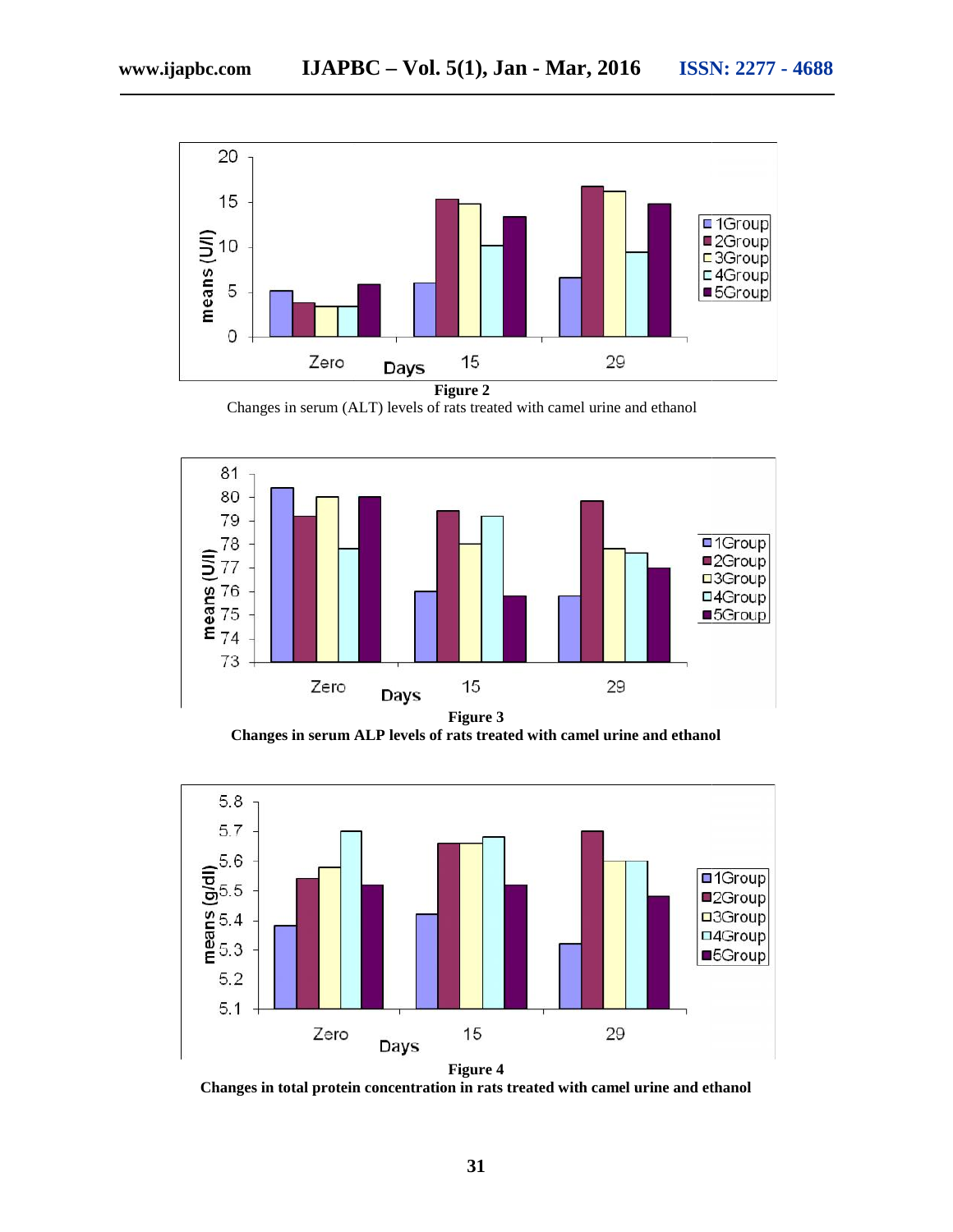

**Figure 5**

**Changes in albumin concentration in rats treated with camel urine and ethanol**



**Figure 6**

**Changes in billirubin concentration in rats treated with camel urine and ethanol treated** 





**Histopathological changes in livers of rats treated with ethanol, camel urine and Silymarin Silymarin**

- **(a) Section of liver cells of group 2 (10% ethanol at 5g/kg), showing liver damage in a form of generalized necrosis, fatty change cells of and congestion.**
- (b) Section of liver cells of group 4 treated with camel urine at "1ml/100gm B. W.", showing generalized fatty changes and slight **necrosis.**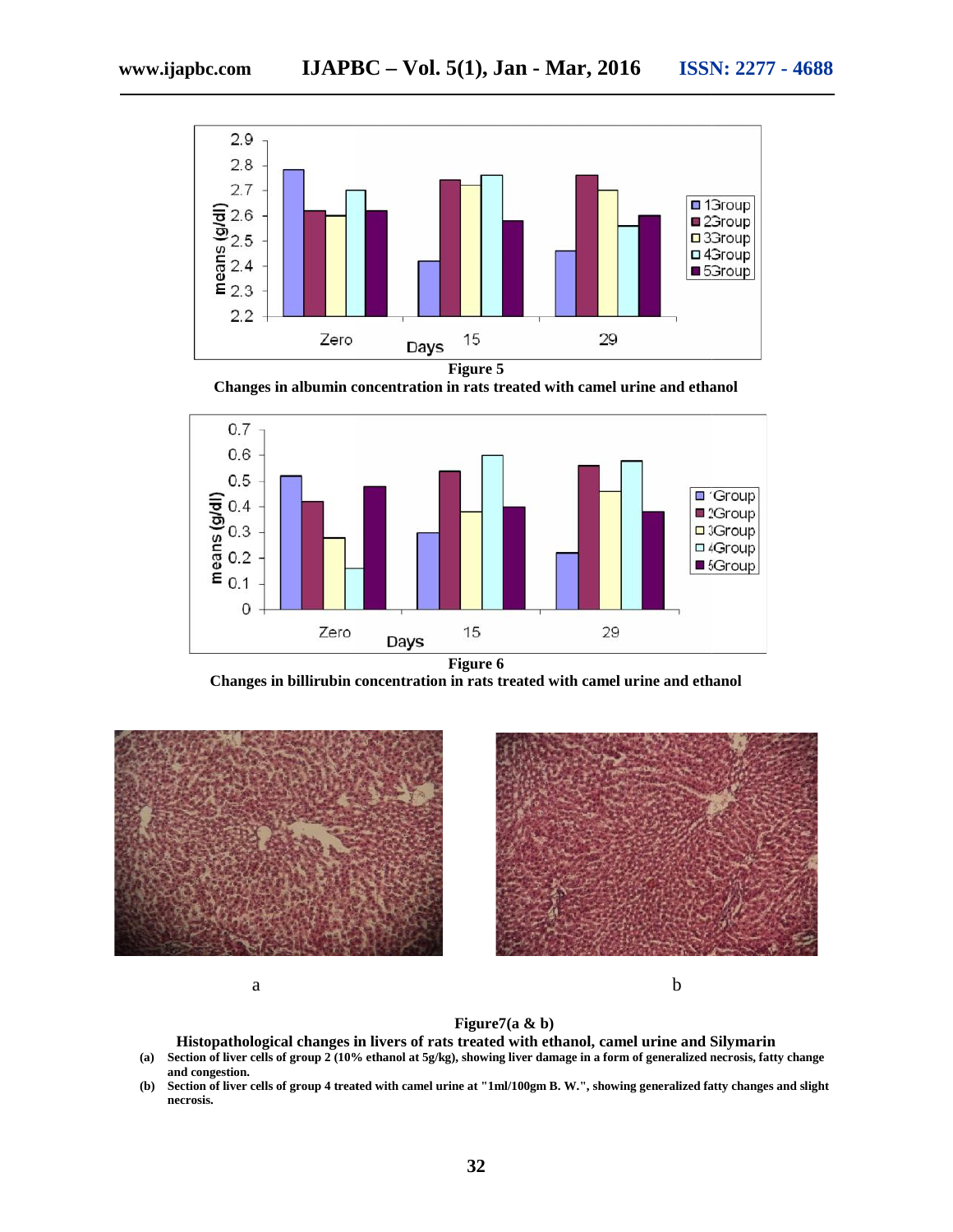







#### **Figure7 (c & d)**

**Histopathological changes in livers of rats treated with ethanol, camel urine and Silymarin (c) Section of liver cells of group 5 which treated with camel urine at "1ml/100gm B.W." + 10% ethanol at 5g/kg, showing**

- **generalized fatty change.**
- **(d) Section of liver cells of group 3 which treated with Silymarin at 50 mg/kg + 10% ethanol at 5g/kg), showing slight fatty change.**

#### **REFERENCES**

- 1. Lieber CS. Alcoholic fatty liver: its pathogenesis and mechanism of progression to inflammation and fibrosis. J. of Studies on Alcohol and Drugs, 2004., 34(1): 9-19.
- 2. Augustyniak A, Waszkiewicz E, Skrzydlewska E. Preventive action of green tea from changes in the liver antioxidant abilities of different aged rats intoxicated with ethanol. J. of Nutrition, 2005; 21(9): 925:932.
- 3. Zimmerman HJ, Dujovne CA, Levy R. The correlation of serum levels of two transaminases with tissue levels in six vertebrate species. Comparative Biochemistry and Physiology J., 1968; 25(3): 1081-1089.
- 4. Meyer DJ, Harvey JW. Veterinary Laboratory Medicine. Interpretation and Diagnosis.  $2<sup>nd</sup>$  ed., W.B. Saunders Company. Philadelphia, London, Toronto, Montreal, Sydney, Tokyo, 1998., pp: 157-187.
- 5. Kramer JW, Hoffman WE. Clinical Enzymology. In: Clinical Biochemistry of Domestic Animals. (Kaneko, JJ., JW. Harvey, ML. Bruss, Eds.). Academic Press. San Diego, London, Boston, New York, Sydney, Tokyo, Toronto, 1997., pp: 303-325.
- 6. Natalie B. Urine Therapy (drinking urine). Berkeley Medical J., 2002; 2(11):8. http://www.ocf.berkeley.edu/~issues/fall02/urin e.html.
- 7. O'haj HM, Mohamedani AA, Saeed OKh, Al- Awad AM, El-Turabi M Kh, Al-Haseen, SA. Clinical trials for tratment of ascites with

camel's urine. J. of Arab Board for Medical Specialization, 2000; 7(2): 25-29.

- 8. Mohamed HE, and Beynen AC. Vitamin C concentrations in blood plasma, tissues and urine of camels (Camelus dromedarius) in Sudanese herds. J. of Animal Physiology and Animal Nutrition, 2002; 86(9-10): 342-346.
- 9. O'haj HM. Clinical Trials for Treatment of Ascitis with Camel Urine. M.Sc. Thesis. University of Geziera. Sudan, 1998.
- 10. Sharmanov TS, Zhangabylov AK, Zhaksylykova RD. Mechanism of the Therapeutic action of whole mare's and camel's milk in chronic hepatitis. Vaprosy Pitaniya, 1982; 1: 17-23.
- 11. Maghraby AS, Mohamed MA, Abdel-Salam AM. Anti-schistosomal activity of colostral and mature camel milk on Schistosoma mansoni infected mice. Asia Pacific J. of Clinical Nutrition, 2005; 14(4): 432-8.
- 12. O'haj HM. Camel Urine as a Medicament in Sudan. B.Sc. Dissertation, University of the Gezira, 1993.
- 13. Mendenhall W. Introduction to Probability and Statistics. 3<sup>rd</sup> Edition. Wadsworth Publishing Company In. Belmont, California, USA, 1971.
- 14. Sun F, Hamagawa E, Tsutsui C, Ono, Y, Ogiri Y, and Kojo S. Evaluation of oxidative stress during apoptosis and necrosis caused by carbon tetrachloride in rat liver. Biochimica et Biophysica Acta, 2001; 1535(2): 186-191.
- 15. Salawa ME. Hepatoprotective and Anti-parasitic